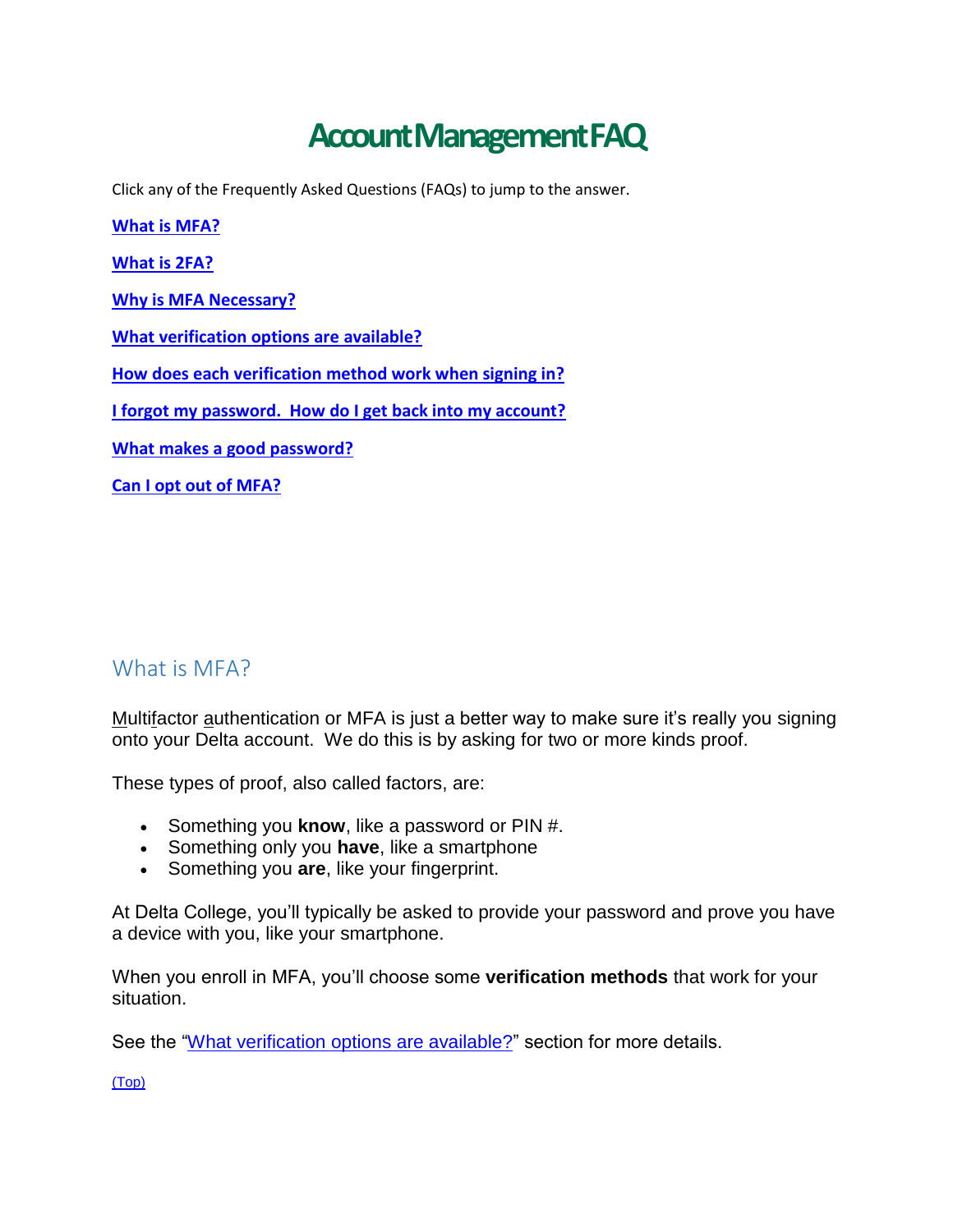## <span id="page-1-0"></span>What is 2FA?

Two-Factor Authentication or 2FA is just another term for Multifactor Authentication (MFA). 2FA refers to needing two forms of proof. MFA refers to needing two or more forms of proof. You can use either term and we'll know what you mean.

#### [\(Top\)](#page-0-1)

### <span id="page-1-1"></span>Why is MFA necessary?

The internet bad guys are very good at tricking us. It's their job to think of ways to hack into accounts and trick people into accidentally giving out their information.

Sometimes the bad guys use lies and tricks in emails, called phishing, to get you to enter your username and password into their fake website. If only a username and password is needed, they can take over your account and pretend to be you. There are several ways they can make money by taking over your account, so they will keep trying. Their tricks are getting more believable every day making it easier for the rest of us to make mistake.

Your Delta account is very important communication tool. It also provides you access to your personal information, academic records, and payment information. It must be carefully guarded to protect you from identify theft and other forms of fraud.

Delta College also must adhere to several sets of rules required by federal & state government entities, its accrediting organization and financial institutions.

[\(Top\)](#page-0-1)

# <span id="page-1-2"></span>What verification options are available?

When signing onto a Delta College electronic resource you will be asked for your password and one other verification method.

When resetting a forgotten password you will be asked for two verification methods.

- This two-step process is referred to as Multifactor Authentication, or MFA.
- MFA helps secure your account from unauthorized access.

You must enroll in at least one **preferred** verification method and two total verification methods. We recommend enrolling in as many verification methods that work for your situation.

**Preferred** Verification Methods - May be used for Sign-On or Password Reset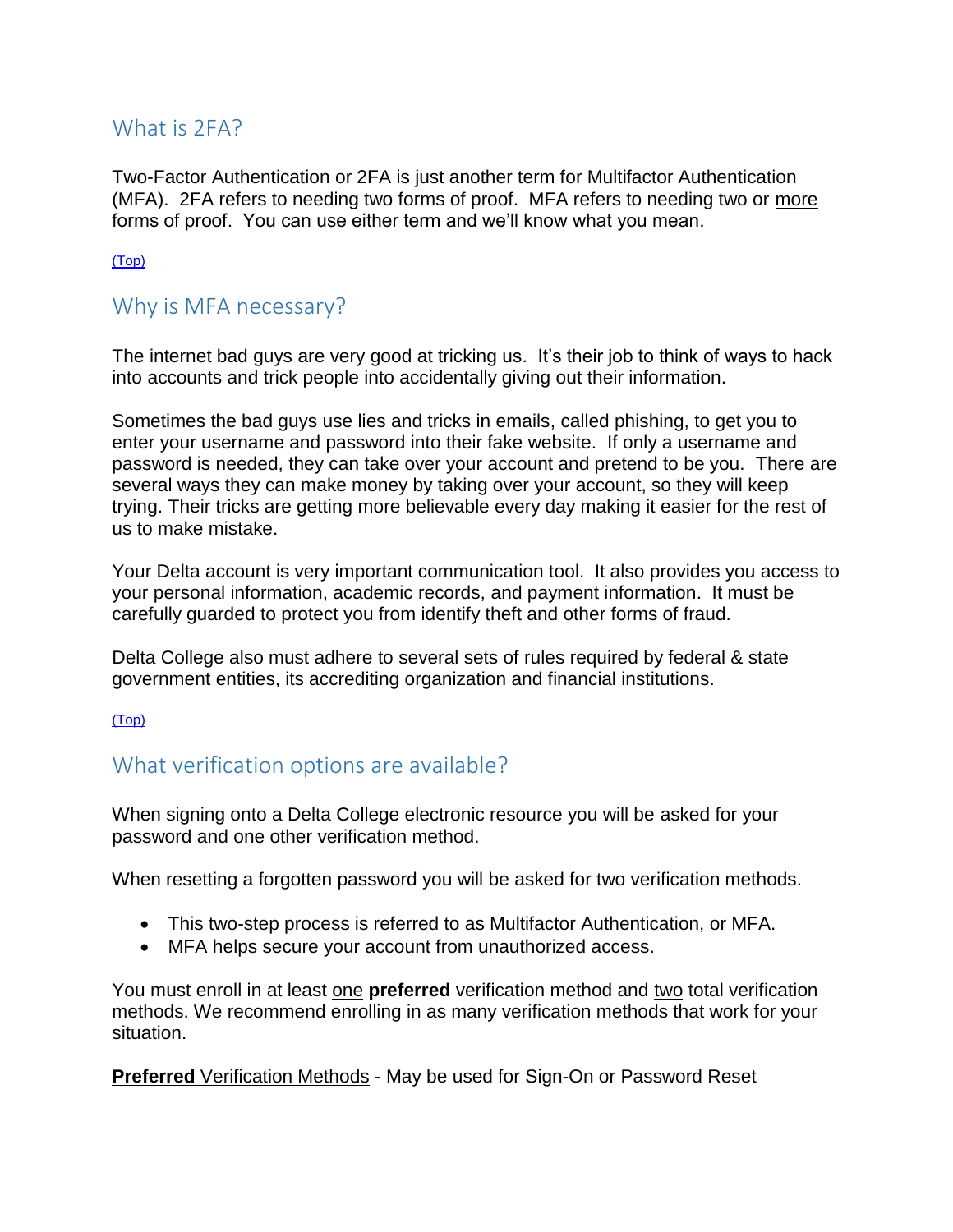You may enroll in any or all of the following verification methods, which can be used when signing on or resetting a forgotten password:

- **Phone:** Receive a call or verification code sent via SMS/Text message.
- **Alternative Phone:** Receive a call or verification code sent via SMS/text message.
- **Microsoft Authenticator App:** Receive an application notification or retrieve a verification code on a smart phone or tablet.
- **MFA Token:** If you do not have a mobile phone or tablet, contact the OIT Helpdesk and ask to be issued an MFA Token. There is no cost to you.

Refer to the table below to see what preferred verification methods can be used with each type of device you may have.

|                      | <b>Preferred Verification Methods Supported</b> |          |                  |          | Uses    |                       |
|----------------------|-------------------------------------------------|----------|------------------|----------|---------|-----------------------|
| <b>Devices</b>       | Call                                            | SMS/Text | App Notification | App Code | Sign-on | <b>Password Reset</b> |
| Home or Office Phone | Χ                                               |          |                  |          | x       | x                     |
| Basic Mobile Phone   |                                                 |          |                  |          | x       | x                     |
| <b>Smart Phone</b>   |                                                 |          |                  |          |         |                       |
| Tablet               |                                                 |          |                  |          | x       | х                     |
| MFA Token            |                                                 |          |                  |          | x       |                       |

#### **Optional** Verification Methods - May be used for Password Reset Only

You may also enroll in any or all of the following verification methods, which can be used for resetting a forgotten password:

- **Security Questions:** Set up a bank of 5 security questions. 3 of 5 are randomly selected when used.
- **Alternative Email:** Receive a verification code sent to a non @delta.edu email.
- Enroll any of the following devices and use their supported verification methods as a way to verify your identity when signing in.

#### [\(Top\)](#page-0-1)

# <span id="page-2-0"></span>How does each verification method work when signing in?

After entering your username and password, the sign-on screen will indicate which method it is trying to use to confirm your identity. If you want to use a different method to verify, click the link that says "Use a different verification option."

Depending on your preferences, the second prompt might say:

*1. Approve Sign-In Request – "We've sent a notification to your mobile device. Please open the Microsoft Authenticator app to respond."* 

Locate the notification on your mobile device and:

For security reasons, we require additional information to verify your account (DELTA\AnnExampleUser)

We've sent a notification to your mobile device. Please open the Microsoft Authenticator ann to respond.

Use a different verification option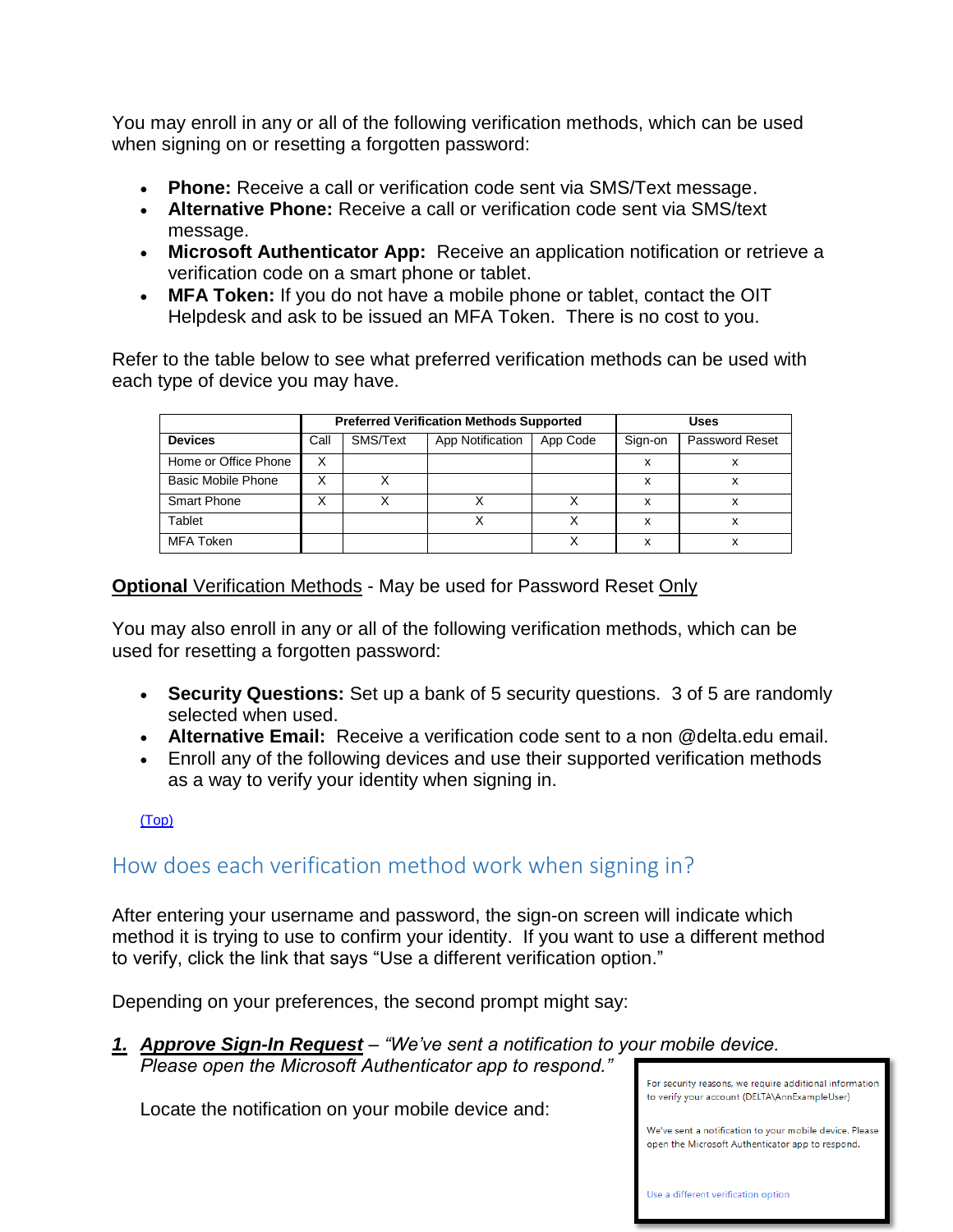- Choose **Approve** only if you just initiated a sign-in.
- Choose **Deny** if you did not.
- *2.* **Approve Sign-In Request** "*We're calling your phone. Please answer it to continue.*"

Answer the phone and:

- $\bullet$  Press # to verify if you just initiated a sign-in.
- Hang up if you did not.

For security reasons, we require additional information to verify your account (DELTA\AnnExampleUser)

We're calling your phone. Please answer it to continue.  $+x$  xxxxxx2395

> For security reasons, we require additional information to verify your account (DELTA\AnnExampleUser) We've sent a text message with a verification code

Use a different verification option

*3.* **Enter Code** – "*We've sent a text message with a verification code. +x XXXXXX1234.* 

Locate the text message and

- Type the 6-digit code into the sign-on box.
- Don't share this text message with anyone else.
- 4. **Enter Code** "*Please enter the code displayed authenticator app from your device*"

Open the Authenticator app on your smart device retrieve you hardware token and:

- Type the 6-digit code into the sign-on box.
- Don't share this code with anyone else.

<span id="page-3-0"></span>

| ט טוסט. | +x xxxxxxzodo                                                                                            |  |  |  |  |  |
|---------|----------------------------------------------------------------------------------------------------------|--|--|--|--|--|
|         | Verification code                                                                                        |  |  |  |  |  |
|         | Enter your verification code                                                                             |  |  |  |  |  |
| on your | Sign in                                                                                                  |  |  |  |  |  |
|         | For security reasons, we require additional information<br>to verify your account (DELTA\AnnExampleUser) |  |  |  |  |  |
| e or:   | Enter the verification code from your mobile app.                                                        |  |  |  |  |  |
|         | Verification code                                                                                        |  |  |  |  |  |
|         | Enter your verification code                                                                             |  |  |  |  |  |
|         | Sign in                                                                                                  |  |  |  |  |  |
|         | Use a different verification option                                                                      |  |  |  |  |  |
|         |                                                                                                          |  |  |  |  |  |

# I forgot my password. How do I get back into my account?

If you forgot your password or let it expire, please use the **Forgot Password** link at the bottom of the sign-on screen.

If you're unable to regain access to your account using the **Forgot Password** link, you will need to contact the OIT Helpdesk by emailing [help@delta.edu](mailto:help@delta.edu) or calling 989.686.9575 to request help with recovering your account.